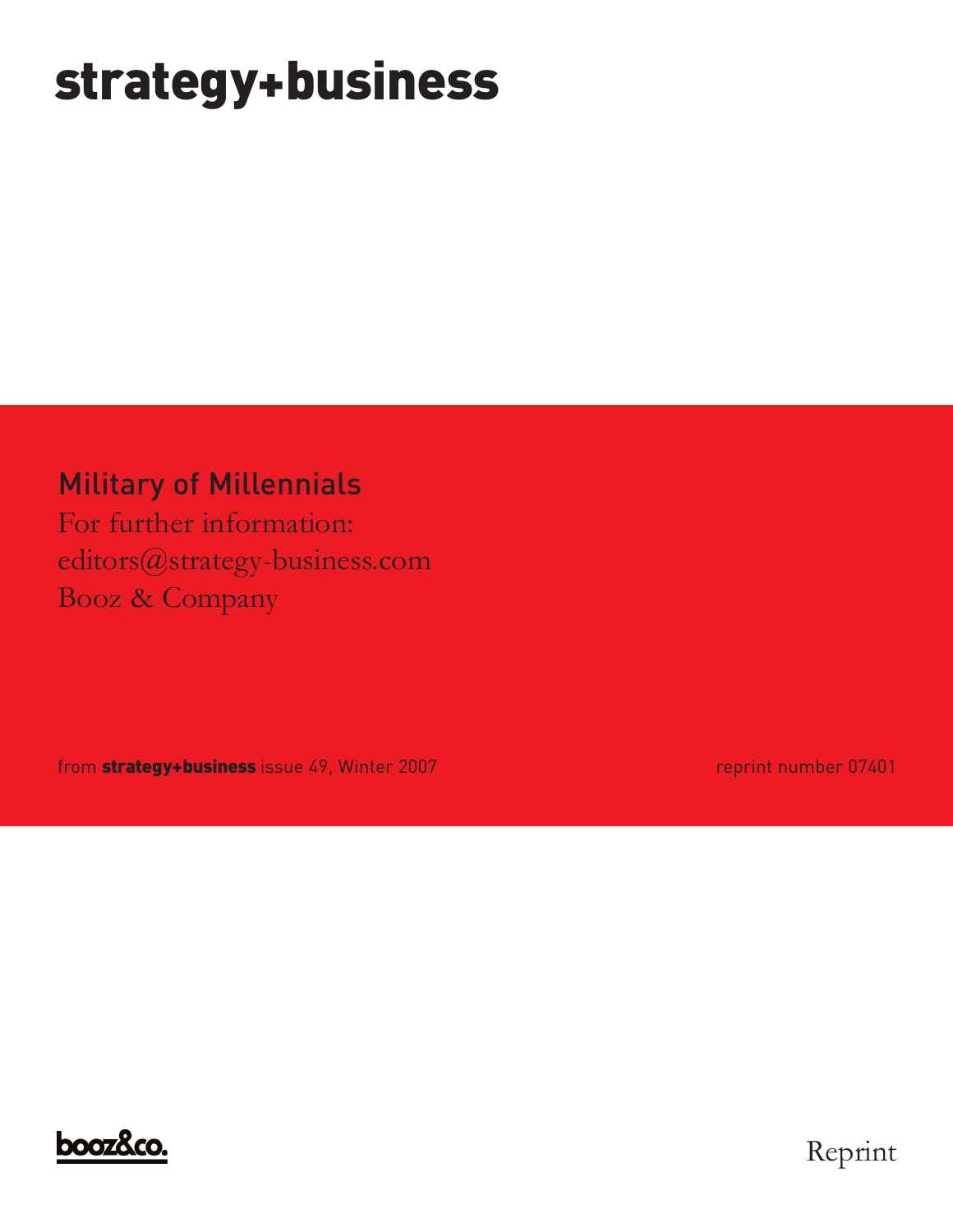# Military of Millennials

The next generation of soldier: tech savvy, openminded, multitasking, and perhaps unprepared for command-and-control.

by Art Fritzson, Lloyd W. Howell Jr., and Doy S. Zakheim

h e U.S. Department of Defense (DOD) took an unprecedented step o n May 15, 2007, blocking troop access to MySpace, YouTube, and other popular Web sites. The official reason was

**T**

to conserve bandwidth and safeguard security. But the DOD's ban also highlighted a gap in understanding between senior military leaders and what demographers call Generation Y (alternatively known as the millennial generation or the baby-boom echo). Few members of this generation, born after 1978, can recall a time when the Internet was not at their disposal.

Not long ago, one of the authors of this article was asked to lead a U.S. Air Force study on the implications for the military of this new online generation. The request c a m e fr o m s e n i o r o ffi c e r s wh o h a d been appalled to discover a number of junior officers using the stillpermissible Facebook Web site for the purpose of organizing their squadrons. These senior officers were having difficulty with the concept of using a civilian socialnetworking site for military purposes. What would that mean for military security? How would it affect the control and vulnerability of squadrons in the field? And from the perspective of DOD "middle management," what was a major supposed to do? Forbid the behavior and risk losing the real benefits of an online community? Or protect it and risk the wrath of more senior officers who just didn't understand?

This kind of conundrum is relevant not just for the U.S. military. A wide range of organizations, including most global corporations, will soon face a large, new cohort of young employees. Generation Y's affinity for the interconnected world is just one of its intriguing characteristics. Other conspicuous traits include its widespread, matterof-fact adoption of hip-hop culture (baggy clothing, piercings, and tattoos have already prompted stricter regulations regarding military appearance) and a casual indifference to distinctions of race, ethnicity, and sexual orientation (a phrase that itself first came into widespread usage around the time this generation was born). Indeed, "Don't Ask, Don't Tell," the U.S. military's policy on homosexuality,

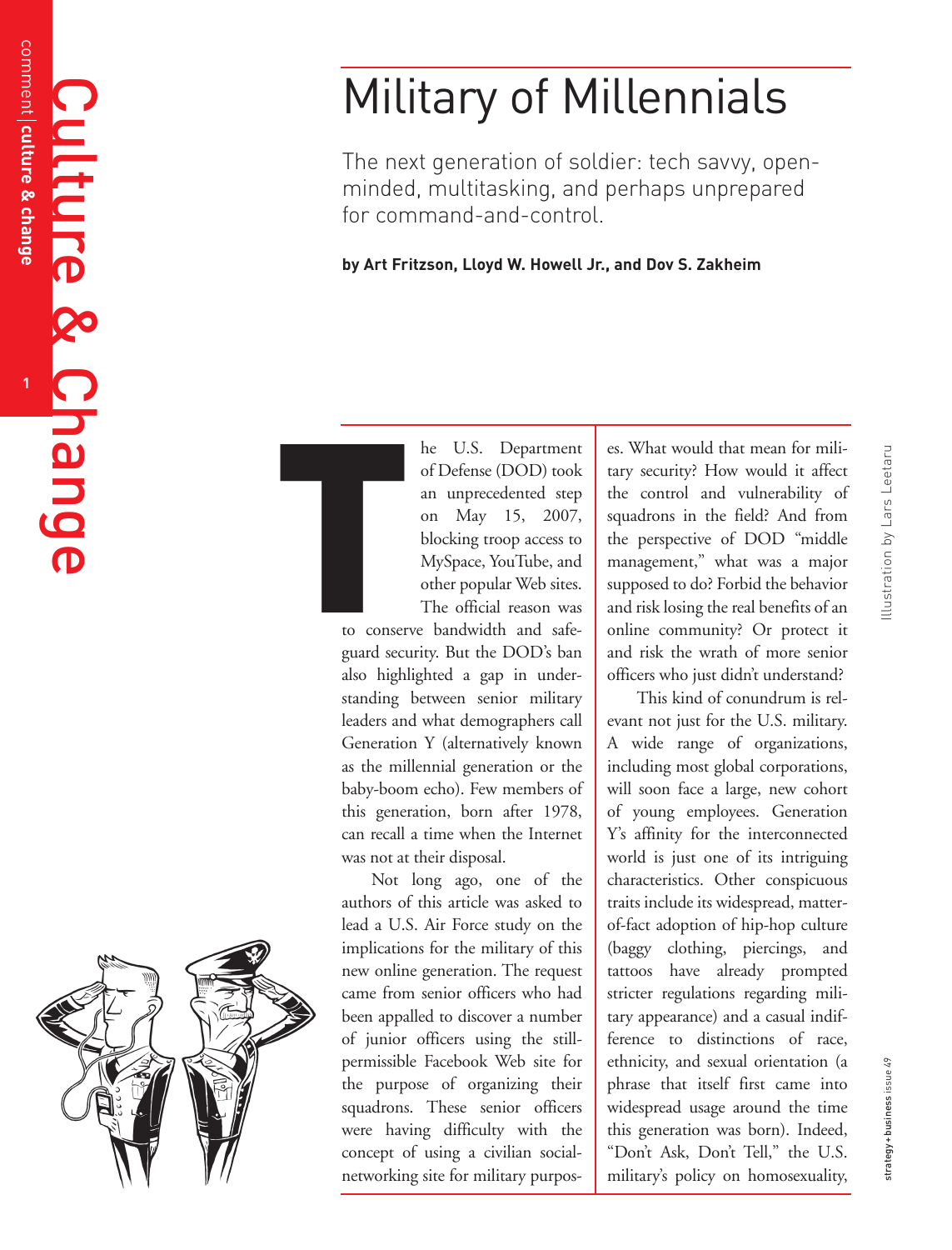**2**

feels absurd to many members of this cohort, who would otherwise see no shame in asking or telling. Survey research (for example, a January 2007 Pew Research Center study) shows millennials to be the most tolerant generation on record.

Are such traits lifelong fixtures of the majority of Gen Y individuals, or simply markers of youthful naivete among a visible minority? At present, no one really knows. But the question is important because the future of the military and other institutions as well — will rest in their hands.The oldest members of this intriguing demographic, born in 1979 and 1980, are already of an age to be lieutenants in the Navy and captains in the U.S. Air Force, Army, and Marine Corps, and those born just after the end of Desert Storm in 1992 are currently in high school. Within the next 10 to 20 years, the members of this generation will become majors, colonels, and Navy captains, with similar progress through the enlisted ranks. And soon thereafter, they will be flag and general officers and occupy similarly prominent leadership roles in other organizations not just in the U.S. but all around the world.

Generation gaps are not new to the military, of course, or to the culture at large. The Vietnam era was defined by the distinctly different attitudes between the 20-year-old draftees and the older career officers and senior enlisted men who commanded them. More recently, a report issued on February 15, 2000, by the vice chief of staff of the U.S. Army noted that the rate of voluntary attritions among captains had risen sharply, and the report cited generational differences as a chief reason. "Senior officers *think* they

understand the world of lieutenants and captains," the report observed, "but many junior officers and others are convinced that they do not." As an example of these differences, the report cited senior officers' "careerism" and dogged loyalty to the military as opposed to junior officers' preference for a better work–life balance. To the typical junior officer, it noted, "being an Army officer is a noble profession…not an all-consuming source of self-identity."

The report presciently foresaw the U.S. military's current difficulties with recruiting and retention, exacerbated by its expanded involvements in Iraq and Afghanistan. Because of Generation Y's significantly larger numbers, and because its attitudes have been shaped by unique circumstances, these young men and women will provide distinctly different challenges and opportunities for the military, the business world, and every other kind of organization that they enter.

### **Observable Differences**

To put these challenges in proper context, any assessment of millennials' potential — in the military and as citizens — must look beyond any current military and political situations. Whatever happens in the Middle East during the next few years, for example, we can be certain that the recruiting and training of American military personnel will not remain static. Gen Y's presence may lead the military to adopt broader, more far-reaching policy and management reforms that empower this cohort and take advantage of its special strengths.

Just how does this generation differ from its parents, the baby

#### **Art Fritzson**

(fritzson\_art@bah.com) is a vice president with Booz Allen Hamilton in McLean, Va. As a thought leader in the strategic application of emerging technology, he is currently focused on network-centric transformation for the U.S. Department of Defense (DOD).

#### **Lloyd W. Howell Jr.**

(howell\_lloyd@bah.com) is a vice president with Booz Allen in McLean, Va. An organizational change specialist, he works with both private- and publicsector clients, including the U.S. Departments of the Treasury, Commerce, and Defense.

#### **Dov S. Zakheim**

(zakheim\_dov@bah.com) is a vice president with Booz Allen based in McLean, Va. From 2001 to April 2004, he served as the under secretary of defense (comptroller) and chief financial officer for the DOD. He has also been U.S. deputy under secretary of defense for planning and resources and an adjunct professor at the National War College, Yeshiva University, Columbia University, and Trinity College.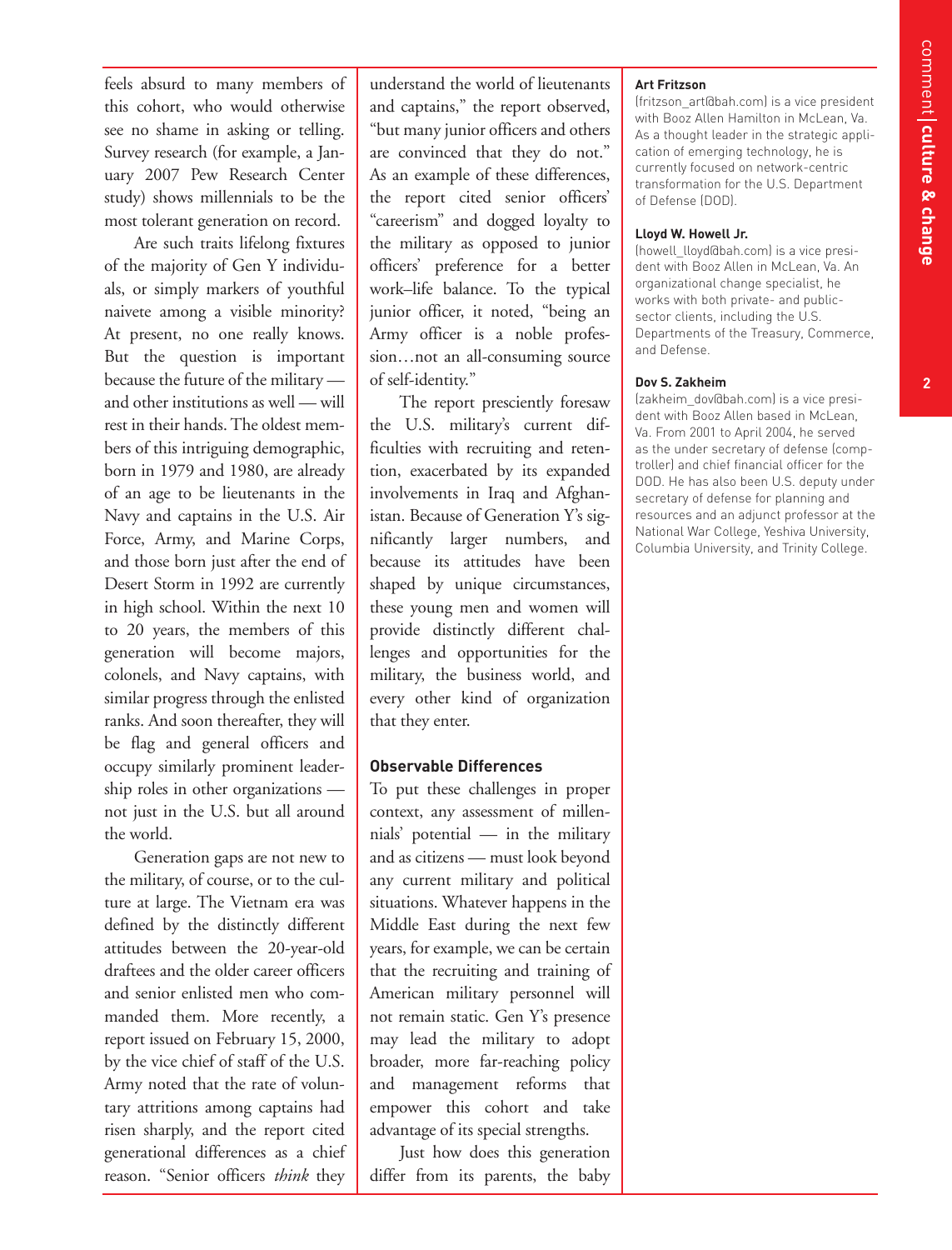com ment **culture & ch a n g e**

boomers (born between 1946 and 1964), and its immediate predecessor, Generation X (those born between 1965 and 1978)? With more than 75 million members, Generation Y is nearly as large as the baby boom and at least 50 percent larger than Generation X. (Estimates vary because demographers, who generally agree that prevailing generational characteristics shift roughly every 20 years, disagree about exactly which years represent the specific cusps between them.) These population figures alone should be heartening to military and business recruiters, because Gen Y's larger size translates into more

in life than their parents had.

Generation X grew up in a time of dual-career couples and soaring corporate layoffs. Its members married even later than their babyboom predecessors — the median age at marriage has risen to 26 for women and 28 for men (from 20 for women and 23 for men in 1960) — and they have tended to steer away from large employers in favor of entrepreneurialism.

By contrast, Gen Y has grown up in an era when childbearing and child-rearing seem once again to be social priorities, with "Baby on Board" signs displayed in the rear windows of their parents' minivans,

# Millennials could echo the heroism of their grandparents, "the greatest generation."

potential recruits. Beyond mere numbers, of course, any attempt to characterize an entire generation must rely on gross generalizations, especially in the absence of hard data. Therefore, Booz Allen Hamilton is initiating a new research effort aimed at defining and tracking Gen Y's attitudes and aptitudes as they relate to the U.S. military.

Preliminary though the research may be, it already points to clear differences separating all three generations now present in the military and in the civilian workforce. The generation of baby boomers began life in the sunny, optimistic aftermath of World War II and were reared with unprecedented sensitivity according to the precepts of Dr. Spock. In adolescence, many members of this generation turned cynical and anti-authoritarian; they started careers and families later

as Lieutenant Colonel Wayne A. Sinclair observed in *Marine Corps Gazette* (September 2006). Two of the most prominent theorists of generational change, historian and satirist Bill Strauss and historian and demographer Neil Howe, have suggested in their book *Millennials Rising* (Vintage, 2000) that Gen Y may be something of a throwback to its grandparents' generation the generation that grew up in the Depression, fought in World War II, and came home to build a powerful national economy along with strong, effective community institutions.

Like their grandparents, millennials appear deeply committed to family, community, and teamwork, which they have made priorities. Among middle-class high school and college students, volunteering for nonprofit work has become almost the norm. (In many states, it is now a school requirement.) After college, this generation is competing for places in organizations like the Peace Corps and Teach for America in extraordinary numbers, even as the military struggles to attract them. Indeed, the research summarized by Strauss and Howe (in their book and in the *Harvard Business Review,* July–August 2007) suggests that this new generation may in fact be more civic- and family-oriented than any since World War II, reversing long-term trends toward increased rates of criminal activity, drug use, and teen pregnancy.

It would appear, therefore, that if the current leadership in the public and private sectors learns to accept, deploy, and manage Generation Y effectively, the millennials could even provide an echo of the grit and selfless heroism that inspired journalist Tom Brokaw to label their grandparents "the greatest generation." On the other hand, if the leadership fails to understand and adapt — if it insists on harnessing millennials with outdated mindsets, rules, and processes — it could squander a historic opportunity to reinvigorate the military and rekindle an idealistic, can-do spirit in a wide variety of institutions.

### **An Online Generation**

As current military leaders look more closely at the nature of this new generation, they will discover that it conflicts with both their organizational structures and their communications strategies. Most of Gen Y lives on the Internet, which is why the U.S. Navy now places recruitment videos on YouTube and the Central Intelligence Agency has begun advertising on Facebook. In contrast to earlier TV-watching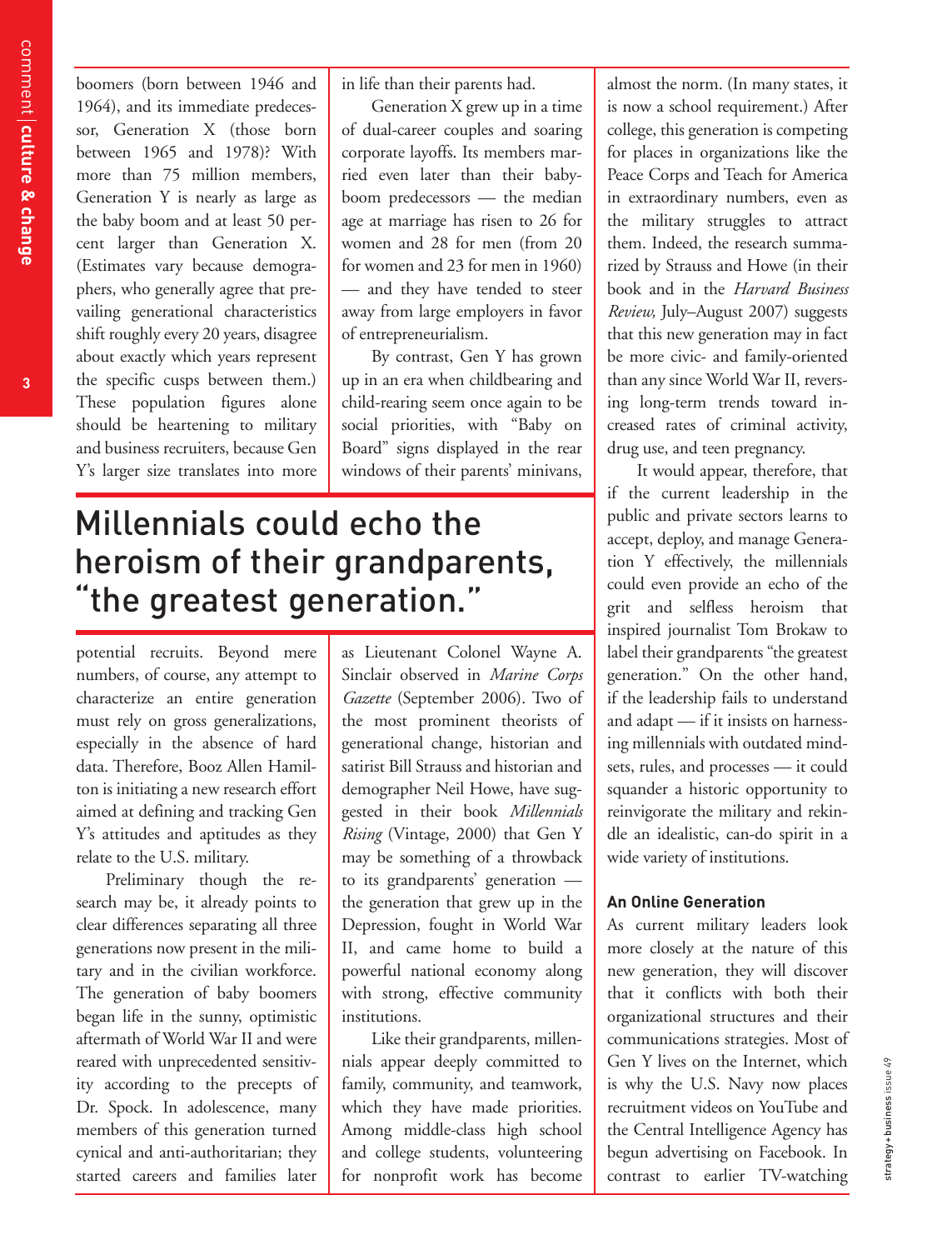**4**

generations, however, millennials do not use the Internet merely to absorb information passively. They also insist on communicating through text messages, handhelds, homemade videos, audio mixes, Weblogs, and personal pages.

Gen Y's familiarity with the interconnected world suggests that its members will respond enthusiastically to management styles that encourage creativity and initiative, and that they will be comfortable working in teams. Millennials exhibit characteristics likely to render them facile and effective decision makers, especially in combat situations, where decentralized operations are paramount. They are also adept at gathering information and sharing it with peers. The U.S. military has long struggled to smooth interservice rivalries and achieve better working relations between military and intelligence operations. Corporations face similar challenges in getting people to work together fluidly and productively across functional, regional, and operational boundaries. Might Gen Y, with its deeply ingrained habits of openness and teamwork, eventually succeed in breaking down some of these barriers?

In other ways, those deeply ingrained habits challenge established organizational values. To command-and-control organizations like the military (and many corporations), knowledge is power and, therefore, something to be protected — or even hoarded. To Gen Y, however, knowledge is something altogether different; it belongs to everyone and creates a basis for building new relationships and fostering dialogue. Baby boomers and Gen Xers have learned to use the Internet to share information with

people whom they already know, but members of Gen Y use blogs, instant-messaging, e-mails, and wikis to share information with those whom they may never meet — and also with people across the hall or down the corridor. Their spirit of openness is accompanied by a casual attitude toward privacy and secrecy; they have grown up seeing the thoughts, reactions, and even indiscretions of their friends and peers posted on a permanent, universally accessible global record.

When they serve in the military, however, millennials are speaking not just for themselves, but also for those who report to them. If they are officers or senior enlisted men or women, this may mean hundreds of people. They are also responsible for high-stakes operations that may have covert components. Training and procedures must address these gaps, without losing the value that comes with openness and initiative.

And there is a still more challenging issue: A Concours Group report on generational change proposed (in August 2004) that Gen Y's comfort with online communications may mask the group's inexperience in negotiating disagreements through direct conversation and a deficit in face-to-face social skills. Beyond the implications for this generation's future management style, how might such a skill deficit affect the military's ability to "win hearts and minds" in future conflicts? In recent years, the military has done extensive training to offset educational deficiencies. Indeed, the promise of such training has been among its greatest attractions for recruits. Should the military now begin to focus on developing new recruits' interpersonal skills, neglected through years of staring into cyberspace?

A related issue is this generation's well-known ability to multitask. Few parents of millennials can fail to marvel at their almost superhuman ability to do homework, instant-message friends, play a video game, and track the latest episode of *The Simpsons* all at once. On the other hand, some worry that this uncanny facility for doing several things at one time is accompanied by a superficial approach to analysis and problem solving and an inability to think deeply about complex matters. (Some observers have argued that the most successful multitasking is actually a form of attention deficit disorder.)

It's still unclear how military and business leaders can adapt their traditional command-andcontrol operating models to make millennials feel comfortable. The U.S. military, and many corporations, rely on effective chains of command — on leaders who give orders and people in the field who execute them. It will be neither easy nor entirely desirable to make a transition away from that.

To be sure, the reasons for making such a transition continue to increase. Modern military adversaries — and, in the business world, commercial competitors — increasingly use nontraditional structures. Al Qaeda, for example, is not a top-down hierarchy. It is a flexible, decentralized network. As numerous experts have pointed out (for example, University of Pennsylvania professor Marc Sageman in his 2004 book, *Understanding Terror Networks,* and former U.S. Treasury Department analyst Jonathan Schanzer in his 2004 book, *Al-Qaeda's Armies*), this network relies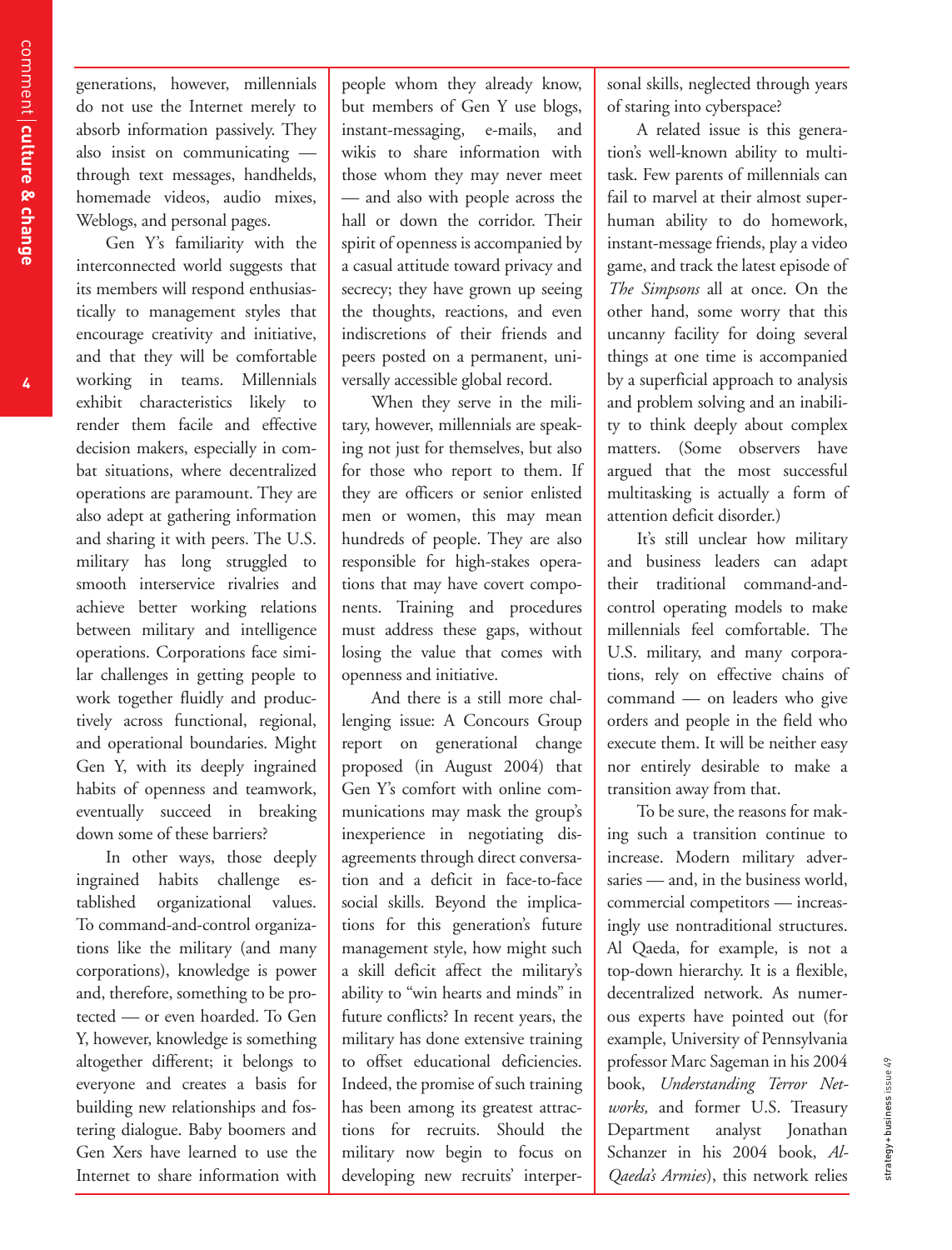**5**

on shared ideologies, common hatreds, and distributed technical know-how, rather than on centralized command, regimented training, and tightly organized supply lines. Will it take a Gen Y military to learn how to effectively counter such virulent franchises?

### **Network Advantages**

A recent bestseller, *The Starfish and the Spider: The Unstoppable Power of Leaderless Organizations,* by Ori Brafman and Rod A. Beckstrom (Portfolio, 2006), argues that networked organizations — including al Qaeda, Alcoholics Anonymous, the Wikipedia Foundation, and open source consortia like those

of their own.

Moreover, most networked organizations have a way of morphing into bureaucracies. Once a decentralized terrorist network achieves certain goals — gaining control over territory and property, for example — it is bound to adopt more familiar, centralized structures to consolidate, protect, and administer those gains. As with French and Russian revolutionaries in 1789 and 1917, with Castro's Cuba, and with countless other regimes that began as shadowy insurgencies, a seemingly invisible enemy eventually acquires a face, along with the burdens of administering its conquests. In other words, the more

## The U.S. Navy now places recruitment videos on YouTube, and the CIA has begun advertising on Facebook.

forming around Linux — have certain built-in advantages over more traditional command-and-control hierarchies like the U.S. military. Although perhaps true in theory, this argument is less than fair to current U.S. military practice.

The thinking of the Pentagon hierarchy can be linear at times, but the behavior of U.S. and allied troops in the field is, by necessity, much less so. Field units are trained and empowered to make quick decisions and to act on them. In fact, U.S. military efforts in Iraq and Afghanistan rely heavily on the use of Special Forces specifically designed and trained to function autonomously. Military leaders understand that the way to combat enemy networks is with networks

successful an unseen enemy becomes, the sooner it discards the cloak of decentralized invisibility.

For that reason, it is important for any organization — civilian or military — to build its capabilities to make the best of both worlds: to combine the best aspects of networks with the best aspects of command-and-control operations. Interestingly, such efforts are already under way within the U.S. intelligence community, which is preparing to launch an internal communications tool called "A-Space": a social-networking site for its own members, modeled on Facebook and MySpace. Similarly, the U.S. military must improve its ability to outmaneuver enemies, not just in the deserts and mountains of countries like Iraq and Afghanistan but also through the blogs, Web sites, and other electronic communications vehicles that its adversaries use.

It hardly needs saying that Gen Y is better prepared than any previous generation to do battle in cyberspace. To prevail, however, it will need the proper resources, as well as the proper military structure. Authority and decision rights will have to be more broadly distributed, so that those fighting on the information front can act in real time, as their enemies do. This does not require replacing or negating decisions made by top leadership; rather, in an environment of networked warfare, people in the field and at computer monitors need greater leeway to carry out those decisions. In effect, it means redesigning military structures and processes to distribute authority and accountability more broadly.

Increased empowerment is a natural outgrowth of any welldesigned, well-executed reengineering initiative. In the corporate sector, for example, good organizational redesign accomplishes much more than reducing head count and cutting costs; it also flattens the organization and brings people throughout the enterprise closer to the problems they are being asked to solve, giving them the authority to act in pursuit of organizational goals. The problems at Walter Reed Army Medical Center in its treatment of wounded soldiers are somewhat typical of bureaucracies that have become too layered and impersonal. The best cure for such problems is to infuse the organization with a sense of urgency and unified mission and to hold people responsible for taking commonsense actions, instead of passing the buck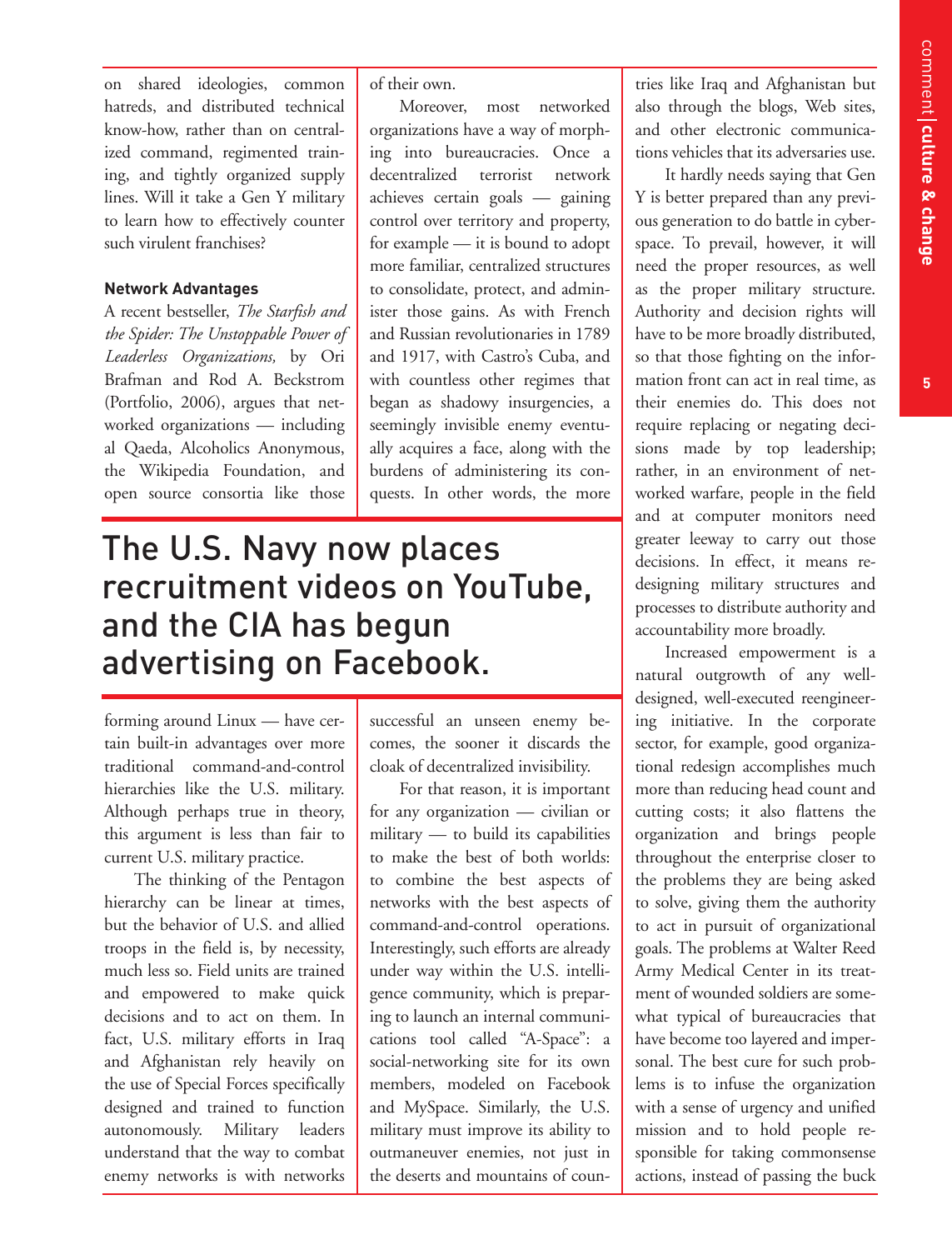to some other faceless part of the bureaucracy.

Current leadership is well aware that the military needs this kind of empowerment and esprit, even if such goals seem elusive. A few years ago, Marine Corps leaders and their staffs visited a Wall Street trading desk. "These are the dynamics I want us to have in battle," declared one general, pointing to the traders' seamless communications, speed, agility, and ability to multitask. Happily, members of Gen Y already seem to possess such dynamics, almost as a birthright.

In short, the military's greatest human capital need may be the structures and leadership techniques with which to leverage the inherent strengths of its new generation of people. Some might argue that the U.S. military has already delegated too much responsibility, and with

Navy Seals, and Army Special Forces have traditionally done. Lately, the U.S. military has been struggling to fulfill its recruitment mission. In addition to a rising rate of voluntary attrition among the Army's junior officers, the enlistment and retention of African-Americans in all four services has been declining since well before the United States began its engagement in Iraq. Such disturbing trends may point to something more than the unpopularity of the engagements in Iraq and Afghanistan; they may also point to a breakdown between the promises that the military makes to its recruits and the actual value that it delivers.

Until recently, the military has offered its enlisted men and women a strong value proposition — preparation for a better way of life through continuing education;

# Those in command should maintain a balance between empowering Gen Y troops and providing them with direction.

disastrous results — witness the Abu Ghraib prison scandal. Such incidents of abusive behavior, however, result not from delegating responsibility but from poor leadership, inadequate training, and lack of accountability.

#### **The Leadership Challenge**

Leadership is, of course, the allimportant key to empowering a military soon to be dominated by millennials. And leadership must begin with recruiting people who are highly enthusiastic from the start — much as the Marine Corps,

practical training in useful skills; the inculcation of strong, wholesome values; and the opportunity to forge strong peer relationships. Now, not only are troops made to serve more combat tours in dangerous circumstances, but they also may not always receive the strong life-preparation skills that were provided in the past. If so, military recruiters are working against the grain of Gen Y's strong commitment to family and community.

Besides restoring the right value proposition, the military leadership can ensure that those in positions

of command at all levels are trained and stress-tested to maintain a delicate balance — the balance between empowering Gen Y troops and providing them with direction, discipline, and cohesion. Indeed, balanced leadership is the only way to empower a millennial-dominated military to think and act creatively, responsibly, and with the right sense of mission.

Confronted with the reality of Gen Y's unique characteristics, what's a military leader to do? More research into the attitudes, aptitudes, and habits of young military officers and noncommissioned officers should help to clarify key issues; we already know that the answers are unlikely to lie in stifling this generation's natural talents and predilections. Most generations have a way of challenging their elders' fundamental assumptions and ways of doing things. Gen Y is poised to do the same — and in potentially constructive and original ways. The job of today's captains, majors, and colonels is to encourage and guide millennials and protect them from the senior officers who may not appreciate their unique qualities. Let's hope the military, and the corporations that hire the people who leave the military, can learn to make the most of this new generation's distinctive talents and instincts. **+**

Reprint No. 07401